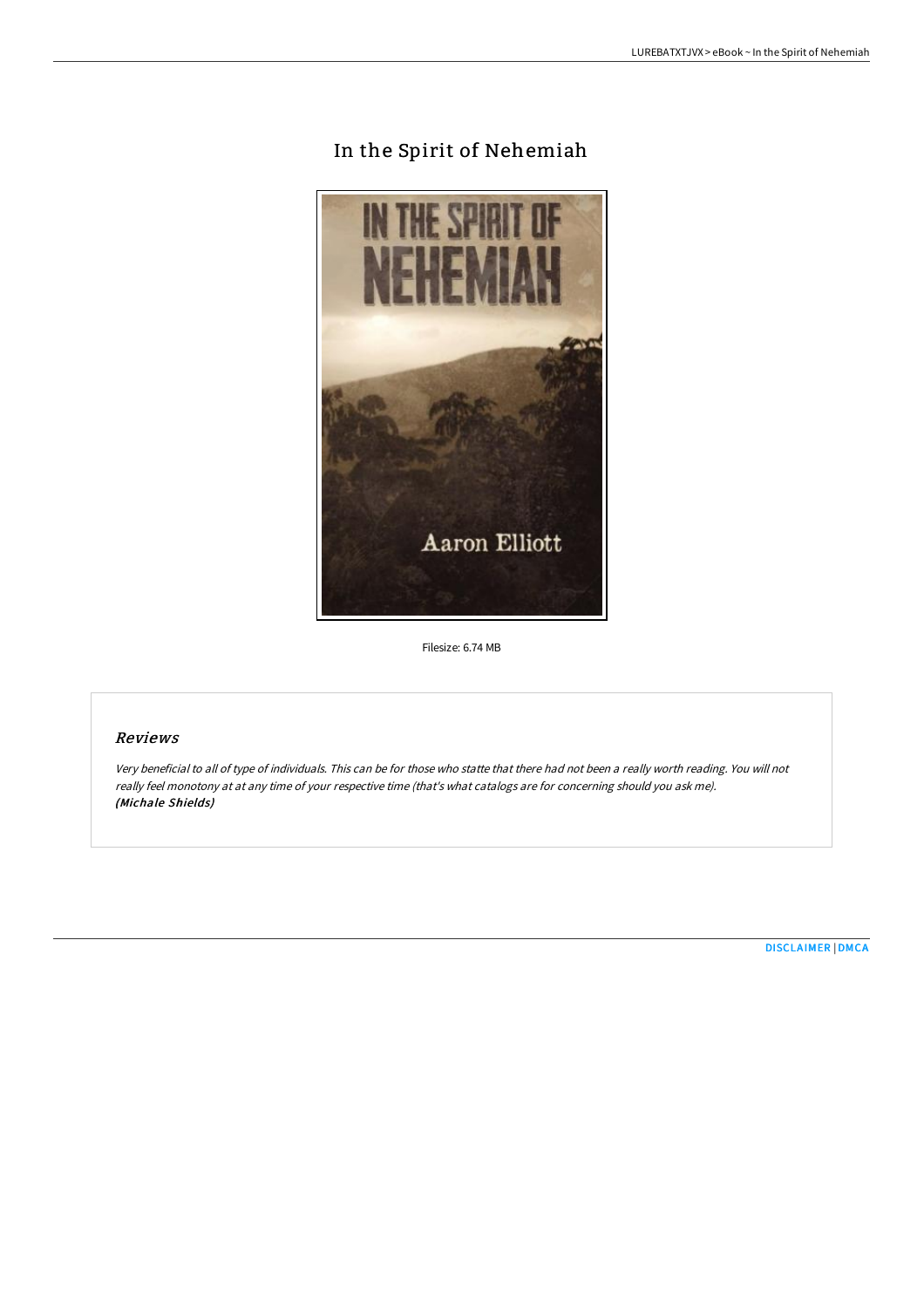# IN THE SPIRIT OF NEHEMIAH



**DOWNLOAD PDF** 

CreateSpace Independent Publishing Platform. Paperback. Book Condition: New. This item is printed on demand. Paperback. 120 pages. Dimensions: 8.8in. x 5.9in. x 0.3in.On January 12, 2010 a catastrophic magnitude 7. 0 earthquake struck the Haitian capital of Port-au-Prince. In the days and weeks that followed, the devastation was unimaginable. An estimated 300, 000 people lost their lives, and another 1 million were left homeless. Prior to the earthquake, Haiti was the poorest nation in the western hemisphere. This already fragile nation was utterly devastated by eleven earth shaking seconds. Esperandieu Pierre started Nehemiah Vision Ministries (NVM) in 2005 with little money and few resources. His vision: an international organization focused on transforming the lives of all people through education, health and spiritual development. While Aaron Elliott was leading his second medical relief team from Grace Community Church in June, 2010, Pastor Pierre asked if he would come and help for a longer period of time. To his surprise, the Elliotts agreed. Aaron and his family joined NVM in order to help train and equip Haitians to become involved in rebuilding the foundation of Haiti, which is in the spirit of the biblical character of Nehemiah who rebuilt Jerusalem and removed the reproach over her. (Neh. 2: 17-18). Currently NVM is home to a primary school with approximately 400 students, a Haitian-run medical clinic, a new hospital due to open in 2013, a strategic warehouse servicing the entire country, a ten acre agricultural project, and two childrens homes for orphaned or in-need children. Due to the massive response by humanitarians all over the world, NVM has grown exponentially in recent years. NVM hosts over 1, 000 people annually as part of medical, construction, and various other mission teams. In 2011 Aaron Elliott lived with his wife and three young children in...

 $\mathbf{r}$ Read In the Spirit of [Nehemiah](http://digilib.live/in-the-spirit-of-nehemiah.html) Online [Download](http://digilib.live/in-the-spirit-of-nehemiah.html) PDF In the Spirit of Nehemiah $\overline{\mathbf{m}}$